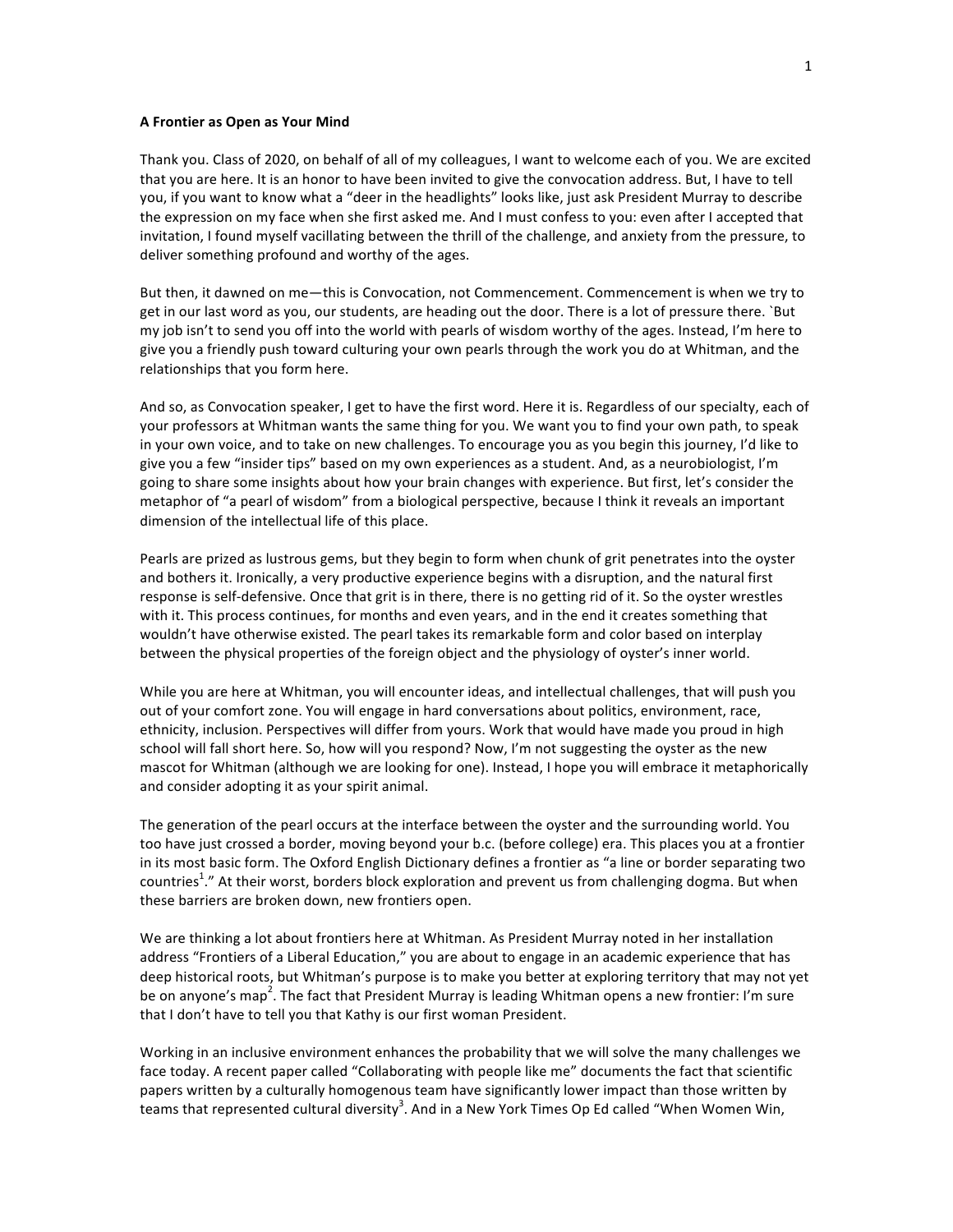Men Win Too," Nicholas Kristof showed data from many different professional settings where teams that included both men and women improved productivity and chance of success<sup>4</sup>. Inclusive collaboration drives progress.

Looking back, I can see now that my work as an undergraduate carried me across a number of borders I was not even aware of at the time. When I started college, if someone would have told me that I would be spending my adult life thinking obsessively about brain development, if they had even said that I would become a scientist, or professor, no one would have been more surprised than I. That is an interest that unfolded during my liberal arts education at a small private college. I found my path as I talked with my professors in class, outside of the classroom during their office hours, and as I worked side-by-side with them in the lab.

At least some of you in the audience must feel like I felt when I sat in my college's convocation. Excited to be sure, but anxious, even fearful. I come from a background that is now called "first generation/working class." I didn't really know what college was about. I certainly didn't appreciate the difference between a liberal arts college and a technical one. I was self-conscious of lacking the cultural and financial resources of my peers. In short, I found myself at a frontier without a map. If this resonates with you—let me reassure you, you are not alone.

But the minute I set foot on campus I began making discoveries in the most unexpected places. Like all of you, I was assigned a pre-major advisor. My advisor and I had nothing in common—he was this old chain smoking Russian professor, Mirco Mitrovitch. But his background was so different than mine, it was fascinating to talk with him. And I credit him with encouraging me to take classes that I never would have considered. "You need to know how the world works—take economics!, take Russian (OK, that might have been a little self-serving on his part, but I loved learning the Cyrillic alphabet).

I'm going to throw down my first tip & challenge for you. Even if you think you have nothing in common with your advisor, they have so much to offer you. See if you can figure out what makes them tick. Did they spend this summer writing a new book, doing new experiments, analyzing how the Affordable Care Act affects the economically disadvantaged? And share with them things about yourself. One of the many reasons to come to Whitman is that you have the opportunity to develop a relationship with your professors. Connecting with them is one of the best insurance policies for success at college<sup>5</sup>.

Here's another lesson that I learned in college. Draw your own conclusions. In a distribution course called "Sociology of the Family," my professor declared that the purpose of public education was to tame the wild rural folk (of which I am one) so they could tow the line in industrial jobs. That bugged me. And I questioned my professor, but instead of getting a direct answer I got a tutorial on how to find and mine primary sources. It was like being a detective, and I loved it. Before long, every class that began with a textbook ended with trips to the library. Here is my next tip for you: listen carefully in the classroom—and then go to the original source. Look at the actual data. And think for yourself.

The distinction between academic disciplines was another border that melted away when I did my first independent research project in a faculty member's lab. It was a sweet little project: trying to figure out the neural basis of fish migration. I collected little minnows, and samples of water from their home and foreign streams. I dribbled the different waters over their little minnow noses and tried to record the brain's response.

Without even realizing it, I was getting serious training in the process of discovery. And, as I borrowed from Psychology, Biology, Chemistry and Physics to try and get those little minnow brains to talk to me, I gained first hand experience with how knowledge advances when tools from multiple fields combine. And so here is my next tip: a course catalogue segregates majors. But sometimes, your biggest discoveries will happen when you integrate across disciplines. And so, my next challenge for you: make a deliberate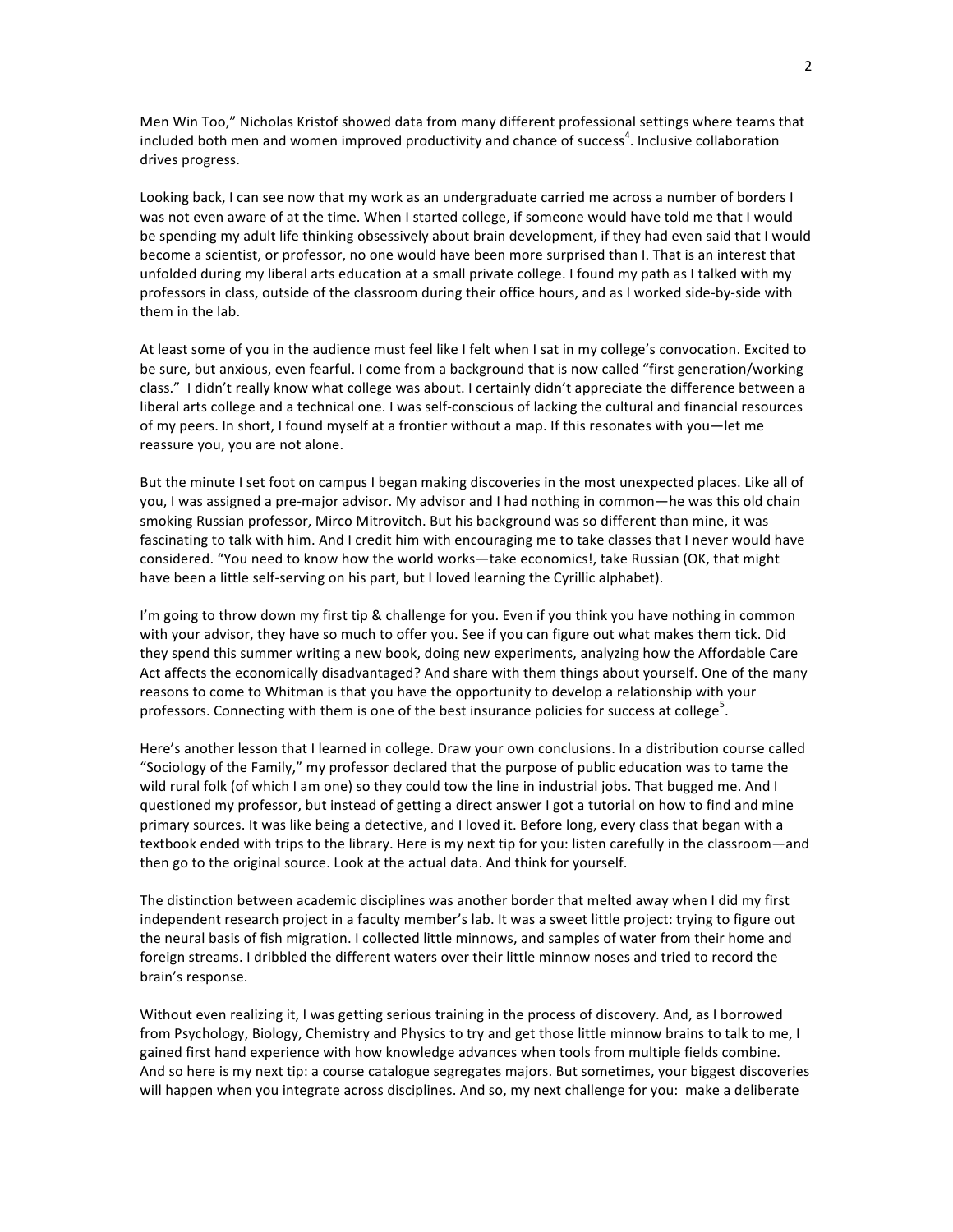effort to relate the different courses you take to one another. As you do, you will build your own intellectual scaffolding on which you can stand to reach for new places.

Neuroscience as a discipline is a relatively new field, but great minds have been studying the brain for as long as humans have existed, grappling with ideas of identity and humanity. The Ancient Egyptians did brain surgery<sup>6</sup>. And as frightening as that sounds, there is also evidence of prehistoric brain surgery too<sup>7</sup>. Galen, physician to Roman gladiators, explored many brains from skulls cracked open in the name of professional sports. His work poured the foundation for mapping brain function to brain anatomy. To this day, some parts of the brain retain the names he assigned to them<sup>8</sup>.

The first microscopic images of brain cells, called neurons, revealed cells of stunning size and complexity $^9$ . The resemblance between neurons and trees was striking. In retrospect, however, the intuitive appeal of the analogy distracted us from recognizing the remarkable modifiability of neuronal structure. Although most neurons live for our entire lifetime, they are anything but static. Today we have imaging technology that allows us to watch the connections between neurons, called synapses, over time. They wiggle and dance<sup>10</sup>. You might be wondering "so what?" Well, for you, the incoming class, this movement is a direct reflection of the potential for cells in the brain to make new connections.

My partner Chris Wallace and I met through a collaboration in graduate school, research that we continue with our students today at Whitman. At the time, the field was just starting to realize how dynamic cells of the brain could be. We hypothesized that if changes in neuronal structure were involved in learning, these changes should accumulate quickly, as an animal learned. So we studied rats, at the time where they begin to leave the nest and go into the world, about the rat equivalent of college age. We compared the brains of "couch potato rats" with a cohort I'll call the "Whitman group." Our couch potatoes lived alone in a spare space, while our Whitman rats lived as a group in a large environment filled with a changing assortment of objects to explore.

Even after just a few days, brain cells from our Whitman rats formed new connections compared to our couch potatoes<sup>11</sup>. The ability of the brain to change connections, or make new ones, is called "brain" plasticity." What triggers brain plasticity in our Whitman rats? Sensory stimulation, social interaction, play, exploration, and exercise.

Evidence suggests that the human brain responds to stimulating challenges in the same way. For example, a taxi driver in London studies for years, and must learn every street "A to Zed." The licensing test is called "The Knowledge." Research has shown that over time, a part of the brain involved in spatial learning, the hippocampus, increases in size as the driver's scores improve on the tests $^{12}$ . Like London, Whitman is a complex and stimulating environment. So, take time during the semester to appreciate the fact that all the hard work you are doing is building your brain.

Furthermore, there is good news for all of us, including those of the "hope I die before I get old" generation. This brain building continues as long as we live. In that light, the brain never stops developing. Even when we look at synapses in the brains of old animals, they are still dancing $^{13}$ . If you consider your brain as the ultimate map of your possibilities, how you interact with the world impacts how your brain cells connect and communicate, even in old age. Think of your brain as a vampire (not a creepy vampire, just a hungry one). It craves novelty, and diverse forms of learning, so feed it.

Studies of the brain are getting a lot of press these days, and when scientific data are popularized, the reality can be distorted in the re-telling. The idea that a brain scan can be used as a lie detector, or determine whether someone is a sociopath, has spawned areas of "neurolaw" that are scientifically dubious, and politically problematic<sup>14</sup>. The evidence that computer brain games help with memory or problem solving is scant at best, and not compelling<sup>15</sup>. And no, you are never using only 10% of your brain, not even (or especially not) when you are sleeping $^{16}$ . Remember my earlier tip—before you launch into a new routine based on an article in the popular press, ask for the original data!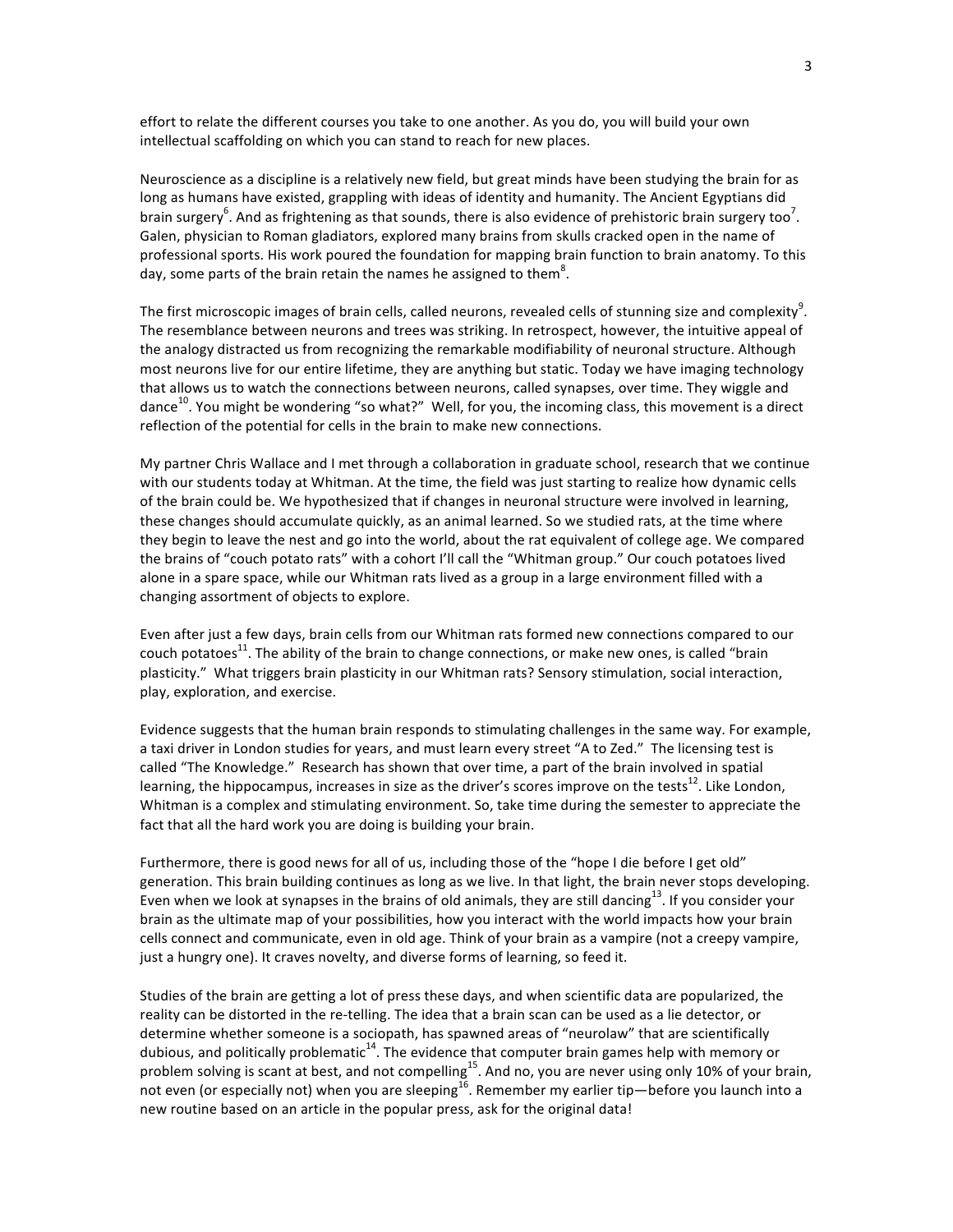There is some good neuroscience to live by, however. Understanding what happens in the brain during learning can help you make lifestyle choices that maximize your benefit from new experiences. Research shows that studying and practicing over time, in measured intervals is the best way to learn<sup>17</sup>. With this in mind, you should structure your studying and paper writing so that your brain has time to absorb the benefits of what you did today and approach tomorrow's work fresh. Along these lines, sleep is crucial for storage of new memories<sup>18</sup>. The whole process is called memory consolidation and it is THE reason why you will always do better when you pace your learning. It is also why, what you try to stuff into your head during a marathon cramming session usually doesn't stay with you for very long. Just like the pearl, your brain assimilates knowledge, layer by layer. It takes multiple passes to build something of lasting value.

I want you to picture your brain "on Whitman" and make choices that support it as it works. Exercise increases blood flow to the brain, and that increased flow is like greasing the wheels of the cellular mechanisms that promote learning<sup>19</sup>. In addition, exercise is a powerful stress reliever, so make good use of the Baker Ferguson Rec Center, or, the Outdoor Program to get a dose of the beautiful northwest that surrounds Walla Walla. "You are what you eat" means even more when you consider that memory is encoded through the biological synthesis of new molecules<sup>20</sup>. So, you're in luck. The food at the dining halls is far superior to what they served when I was in college. Finally, be mindful of the risk of environmental toxins<sup>21</sup>. Get the right kind of water bottle so you aren't marinating your brain in plasticizing agents. And be aware that drugs and alcohol not only can have a dangerous allure but they also change the chemistry of your brain<sup>22</sup>.

I'm sure that you've all heard about left vs. right brain hemispheres. The simplest conceptualization is that the left hemisphere is "analytical" whereas the right is "artistic<sup>23</sup>." But this view leads to a false dichotomy, and you impose your own barrier if you label yourself a "left, or right, brain thinker." These kinds of distinctions have also been used to polarize disciplines<sup>24</sup>. But in a liberal arts setting like Whitman, we are charged to investigate issues of humanity in a vigorous and balanced way. With so many tools at our disposal, and with a campus that is just the right size to walk across, we should never feel constrained by disciplinary borders.

The evolutionary biologist E.O. Wilson said "We exist in a bizarre combination of Stone Age emotions, medieval beliefs and god-like technology<sup>25</sup>." And we have nothing but our brains to blame for that. Left to its own devices, the brain would feed its desire for novelty by spending more and more time staring at cell phones waiting for the next tweet, news flash, or Pokemon to appear. Maybe Pokemon Go is so popular because it resonates with our tribal hunter and gatherer instincts.

As for the tribal part of those Stone Age emotions, Joseph LeDoux studies the biological basis of our primal emotions, especially fear, and has noted the strong connections between our emotional and cognitive centers in the brain<sup>26</sup>. Carol Dweck's research shows that when we become fearful of failures, we begin limiting our possibilities<sup>27</sup>. And a central theme of Claude Steele's book, "Whistling Vivaldi" is the importance of learning what our unconscious biases are, and how they hold us back<sup>28</sup>. Together, the work of these three scientists highlight how our reluctance to dive into the unfamiliar, or worse, our unrecognized fears, can create insidious barriers.

What we imagine for ourselves is built from our own personal experience. Our challenge is to realize that we are shaped, and constrained, not only by those experiences, but also by our time. Remember Galen, physician to the gladiators? He imagined that the brain worked through some kind of aqueduct system. Aqueducts? An engineering triumph of the Romans. The Victorian Age of engineering allowed us to recognize that the brain was actually like a telegraph or steam-powered loom. And with the advent of computers…well, I think you can see where this is heading.

To understand anything, we build upon someone else's imposed structure. In the poem "London," William Blake called this our "mind-forg'd manacles<sup>29</sup>." Mental handcuffs. But you don't want to be imprisoned by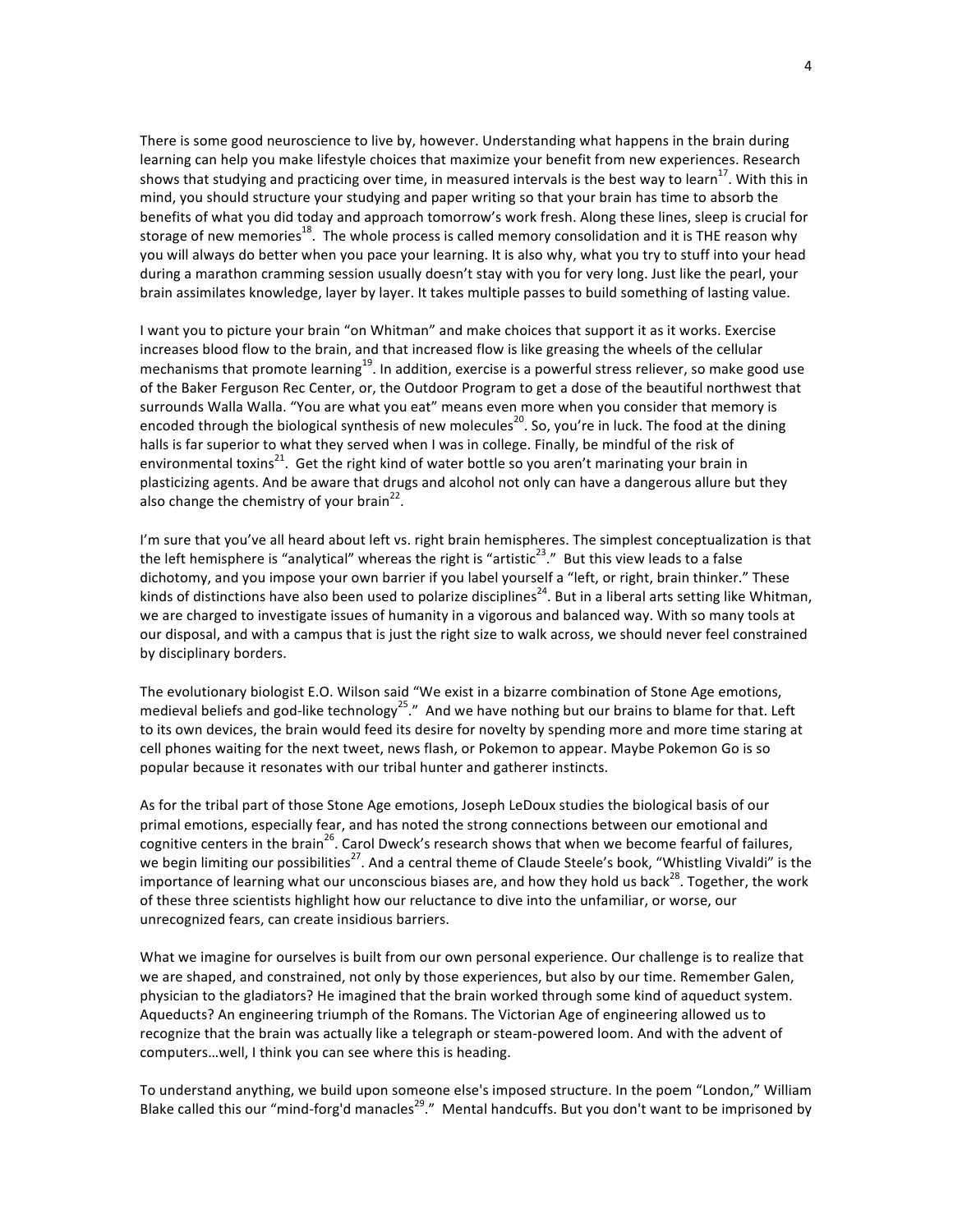pre-structured information. Training in the liberal arts allows you to diversify your academic portfolio. It will spur you to pursue the frontiers that fascinate you and cut across the intellectual borders that might otherwise restrain you.

Part of exercising imagination (let's call it creativity calisthenics) comes from being provoked by irritating failure. There are beautiful examples where the imagination of great thinkers of their time enabled a new time. In the Renaissance, for example, advances in the arts and sciences remain benchmarks of human achievement. The Santa Maria is a famous cathedral in Florence, Italy that was designed in the 1200's. It's nicknamed the "Duomo" because it has a fantastic dome. But the dome's form required an unsupported span that, at the time of its design, appeared structurally impossible. The cathedral sat unfinished for more than 100 years as the best minds tried to come up with some way to build that dome. Brunelleschi, a Renaissance goldsmith, with no formal training in architecture, finally solved the problem. He took inspiration from forgotten lessons of Roman engineering, building a massive dome with interlocking bricks, allowing it to be self-supporting as it towered to an unprecedented height<sup>30</sup>.

I believe that the greatest frontier before you, before all of us, is recognizing where established structures are useful, and when they become manacles that constrain us. What catches your imagination is where you direct your passion, it is personal, and it is original to you. It's in your DNA. To appreciate that buzz phrase to it's fullest extent, and to apply it correctly, you need a liberal arts education. This frontier is as open as your mind. The pearls you make are up to you.

## References

- 1. Oxford English Dictionary, online edition, http://www.oxforddictionaries.com/us/definition/american\_english/frontier, retrieved Aug. 16, 2016.
- 2. Murray, K. A. (2015, Sept. 18). "The Frontier of the Liberal Arts", Whitman College Presidential Installation Address. https://www.whitman.edu/installation
- 3. Freeman, Richard B, and Wei Huang. (2015). Collaborating with People Like Me: Ethnic Co-authorship within the US. Journal of Labor Economics 33(3) (S1): S289-S318.
- 4. Kristof, N. (2016, July 30). When women win, men win too. New York Times. http://www.nytimes.com/2016/07/31/opinion/sunday/when-women-win-men
- 5. Campbell, T.A. & Campbell, D.E. (1997). Faculty/Student Mentor Program: Effects on Academic Performance and Retention. Research in Higher Education 38:727. doi:10.1023/A:1024911904627
- 6. Papyrus, reproduced from "The Sacred Disease" by Hippocrates, in Principles of Neural Science, 5th ed. (2013). E. R. Kandel, J. H. Schwartz, T. M. Jessel, S. Siegelbaum, A. Hudspeth, Eds. McGraw-Hill: New York.
- 7. Alt KW, Jeunesse C, Buitrago-Téllez CH, Wächter R, Boës E, Pichler SL. (1997) Evidence for stone age cranial surgery. *Nature* 387(6631):360.
- 8. Smith, E.S. (1971). Galen's account of the cranial nerves and the autonomic nervous system. *Clio Medica* 6(2): 77-98.
- 9. Sabbatini, R. The history of neurons and synapses. http://www.cerebromente.org.br/n17/history/neurons2\_i.htm, Accessed August 16, 2016.
- 10. Fischer, M., Kaech, S., Knutti, S., Matus, A. (1998). Rapid actin-based plasticity in dendritic spines. *Neuron* 20:847-54. http://www.sciencedirect.com/science/article/pii/S0896627300804675
- 11. Wallace CS, Kilman VL, Withers GS, Greenough WT. (1992). Increases in dendritic length in occipital cortex after 4 days of differential housing in weanling rats. *Behavioral and Neural Biology* 58(1): 64-8.
- 12. Woollett, K., Maguire, E.A. (2011). Acquiring "the Knowledge" of London's layout drives structural brain changes. *Current Biology* 21:2109-14. doi: 10.1016/j.cub.2011.11.018.
- 13. Zuo, Y., Lin, A., Chang, P., & Gan, W.-B. (2005). Development of Long-Term Dendritic Spine Stability in Diverse Regions of Cerebral Cortex. *Neuron*, 46(2), 181-189. http://doi.org/10.1016/j.neuron.2005.04.001
- 14. Satel, S. and Lilienfeld, S.O. (2013) Brainwashed: The Seductive Appeal of Mindless Neuroscience. Basic Books: New York. But see also Marcus, G. (2013). The problem with the neuroscience backlash.